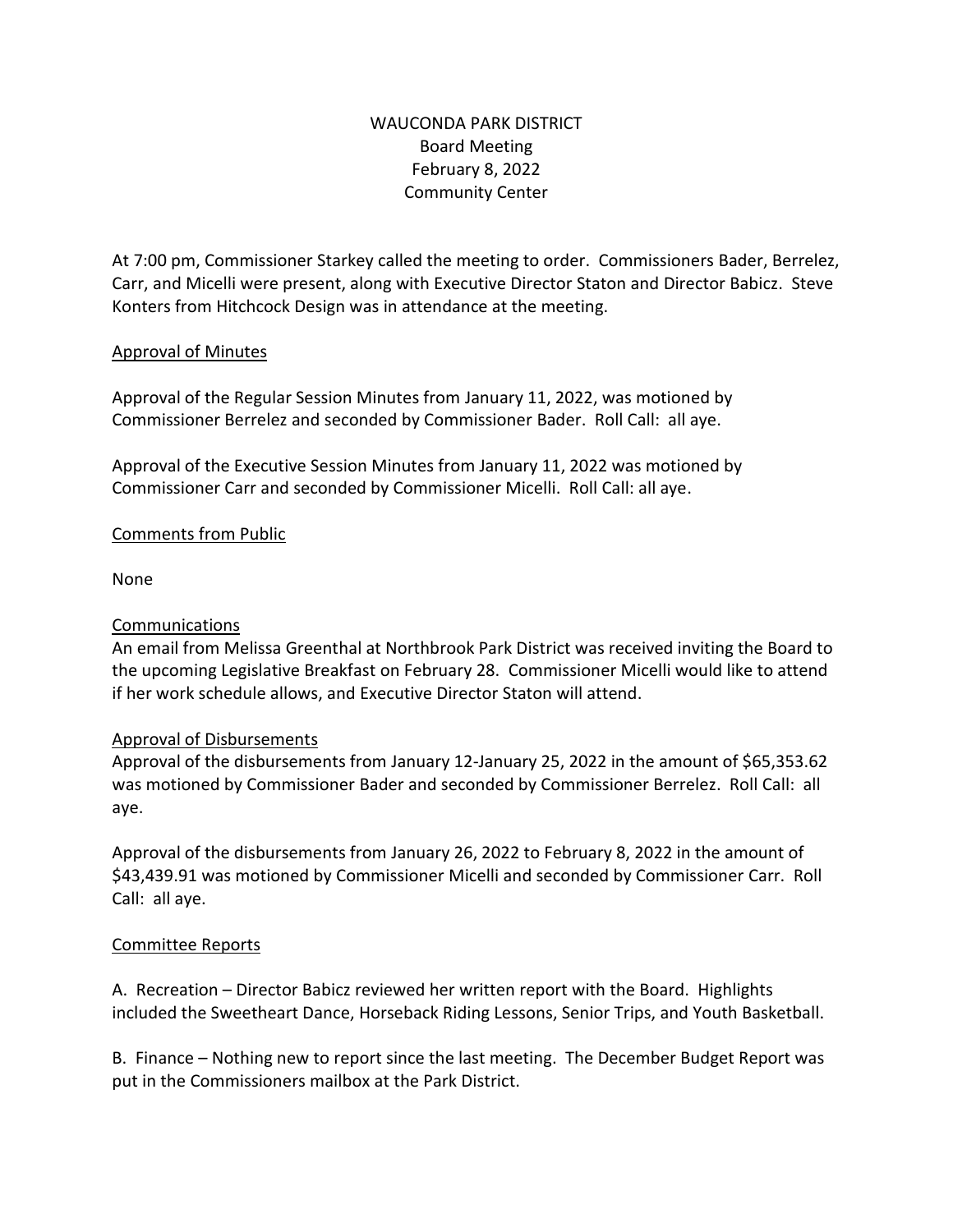C. Park Maintenance – No written report. Executive Director Staton advised that work had begun on the bathrooms at Cook Park and the Lagoon. Some upgrades to the electrical panel at the Maintenance Shop was almost finished. One park staff has been helping with the custodial duties at the Community Center, and the department has been dealing with snow removal.

## D. Risk Management – No report.

E. W-Fest – All of the bands have been booked for 2022 Fest. The Food Vendor Committee met and made a recommendation to the Fest Committee to allow vendors to sell drinks for an additional \$75 to the vendor fee. No straws or glass containers will be allowed. The committee recommended reworking the draft button design and possible partner with the high school to have a student produce this. The next Fest meeting will be on Tuesday, March 1 at 6:30 pm. Commissioner Micelli will attend to represent the Board.

F. Administration – The Triathlon Committee will meet tomorrow at 6:00 pm. The Committee's focus at this time of the year is to get athletes to register. We have been offering several promos around the different holidays. The Triathlon Committee accepted a new member, Gary Vicari. Gary is a long-time triathlete and will be helping get word out about our race to various tri, running, and biking clubs in the suburbs.

We have had a hard time with the ice rink at Fieldbrook Park. Staton recommended reevaluating this offering next winter. The rink gets vandalized and is difficult to get up and running. To this date the rink at Fieldbrook has not been open this season. The rink at Beach Park has been open for about three weeks and has had some consistent use.

Staton provided the Board with an update on pricing for a new skate park and advised he had not talked with Cyle Frycek in some time noting that he would follow-up with him.

#### New Business

A. Wauconda Boat – The closing was held on Tuesday, February 8, 2022. Everything went well. Executive Director Staton recommended to the Board an opening date of the bait shop and office of April 1. At this time there is not a lot of bait being sold and it doesn't make financial sense to have a staff person down there all day when the sale of slips and inquires can be done at the Community Center. The Board agreed. Over the next several weeks the Board will need to come up with a new name as Wauconda Boat will retain that name for their maintenance services.

The Board discussed fees for the new Marina and agreed the fee would be \$1125 similar to the pricing strategy under previous marina ownership.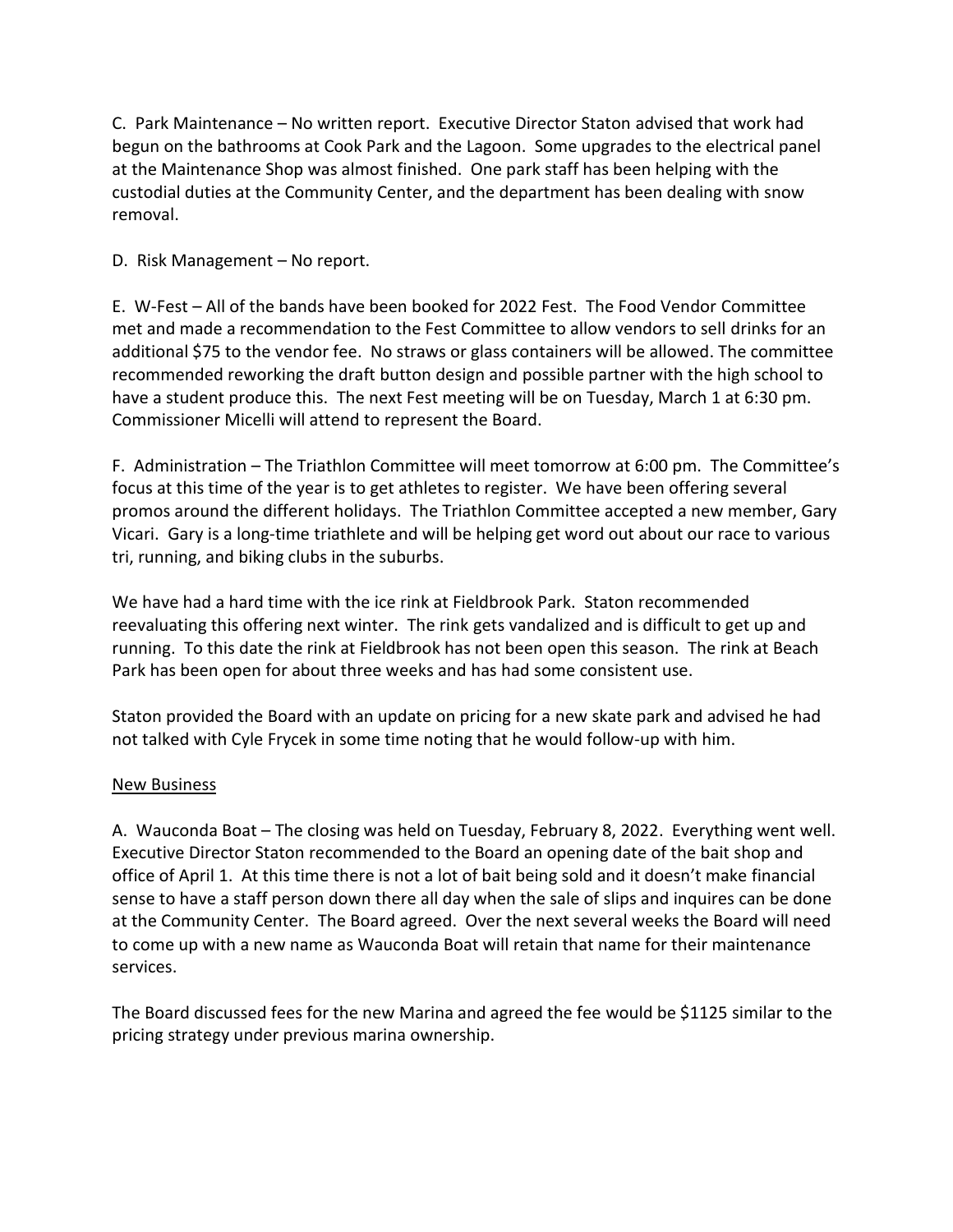B. Employee Recognition – It was discussed to do a simple coffee and cake presentation of our most recent 20 year employee. It is hard for this individual to make it to the Board meeting on Tuesday evening. Staff will let the Board know when this is planned.

C. Affiliate Agreements – Director Babicz presented the Board with a draft of the 2022 Affiliate Agreement. These are done annually with each affiliate and outline responsibilities of the Park District and the affiliate group. A motion to approve the affiliate agreements for 2022 was made by Commissioner Micelli and seconded by Commissioner Carr. Roll Call: all aye.

D. Ball Field Lights – A recommendation to continue with the program to replace the ballfield lights at Cook Park was reviewed with the Board by Executive Director Staton. A motion to approve this recommendation and purchase an additional 10 LED lights in the amount of \$10,290 was made by Commissioner Bader and Seconded by Commissioner Carr. Roll Call: all aye.

E. HVAC Recommendation – Executive Director Staton made a recommendation to the Board to replace the two HVAC units on the main part of the Community Center in the amount of \$18,424.10. The units will be purchased from A & L Heating and Cooling. These units are approximately sixteen years old and have been repaired by the parks department numerous times over the past several years. Commissioner Bader inquired if this was a budgeted expense. Director Staton advised that it was budgeted for. Commissioner Carr inquired if both units were for this building, to which Staton confirmed they were. A motion to approve the purchase of two HVAC units for the Community Center in the amount of \$18,424.10 was made by Commissioner Micelli and Seconded by Commissioner Berrelez. Roll Call: all aye.

## Unfinished Business

A. Master Plan – Steve Konters from Hitchcock Design was in attendance to review the revised Master Plan proposal with the Board. The plan involves spreading the process over two separate fiscal years. The Board will receive the contract for approval at the next Board meeting.

Commissioner Starkey asked for an update to the Organizational Chart.

Commissioners Comments – Commissioner Micelli reminded staff to make sure the Dance Studio and front doors were open by 6:00 am on days when Jazzercise class is held early. Director Babicz advised we had a new staff member and that this issue has been addressed.

Commissioner Berrelez asked if we could develop a postcard to distribute at the business expo making people aware of our upcoming survey.

Commissioner Carr also suggested the bulletin board in the lower level of the Community Center needed to be updated for our new park partners.